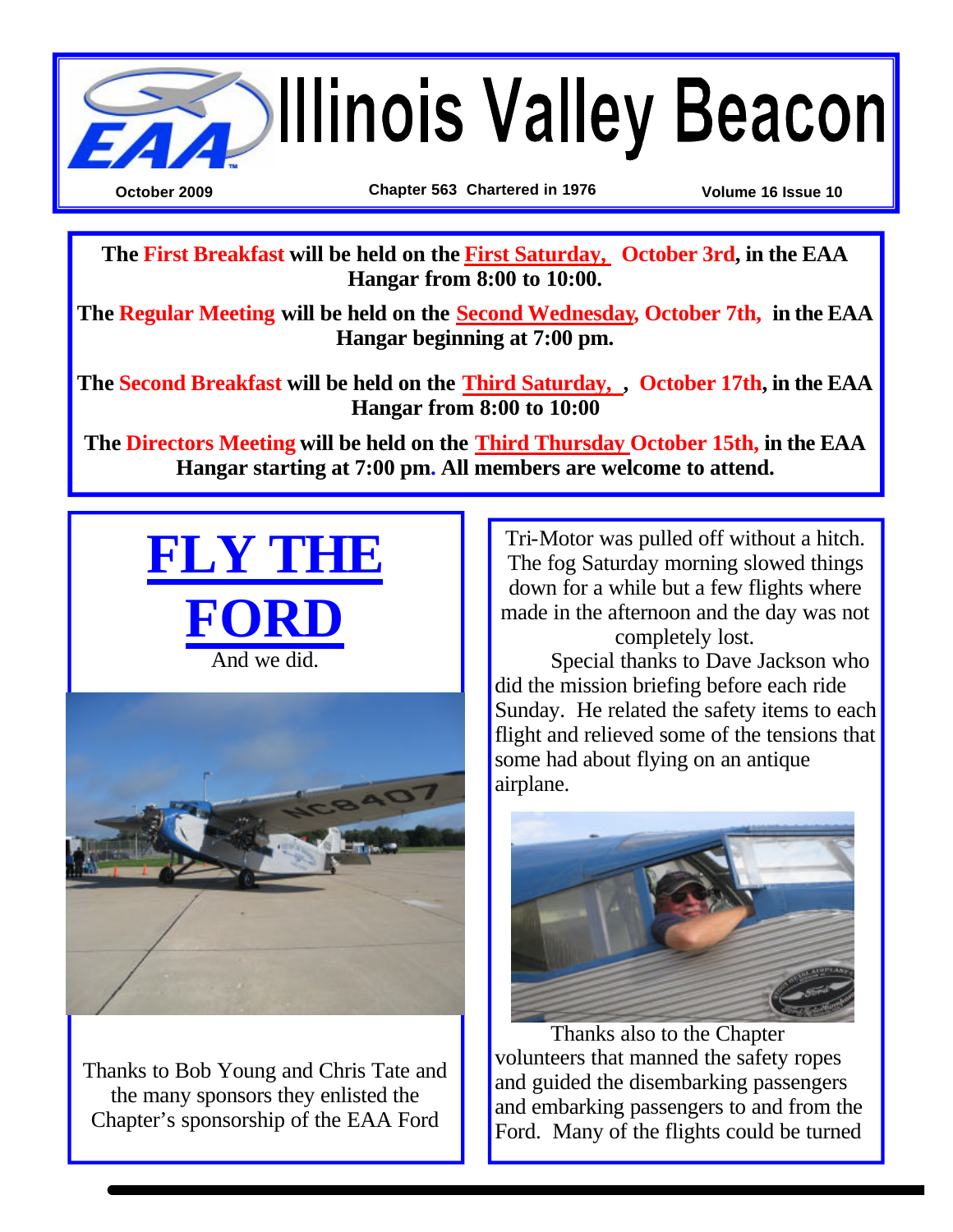around by stopping the starboard engine and changing passengers without stopping the other two engines.



I'm sure there will be an official reporting of the event on October 8th at the membership meeting.

Your newsletter editor received a comp. ride on the 12th flight of the day, Sunday.

Every time I fly (ride) on a historic airplane it invokes different feelings.

When I rode on, and flew, the B-17, I was thinking about how it would be flying over Germany, carrying a bomb load, to drop on who knows who, to try to stop a war. I looked over the Norden Bomb Sight at Creve Cour and had those thoughts. My friend, Ernie Thorp, flew 17 of those missions before being shot down in the North Sea. That was a difficult task for a 20 year old in 1944.

On the Ford, I was thinking of how transportation had advanced in 1929 and how it might take three or four days to travel to California.

The flight in the Ford was like most



other flights at 2000 feet. The view of the city and river was the same, but, the plane was vibrating from the un-synchronized, three engines. The interior of the plane is very neat. Everyone has a window seat. One on each side. There are no overhead racks, each seat had a small light on the side. ( I don't think they flew at night) There may have been a way to get some ventilation, but the vibration would put your butt to sleep if you rode for more than an hour.

During the 15 minute trip, the copilot was allowed to control the plane. It was obvious that experience made a big difference in the smoothness of the flight.

Several comments I heard from Chapter members that flew co-pilot seat were, when you turned the wheel, the ailerons where slow to respond and rudder was necessary to cause a reaction. The summation was, "That was the most uncontrollable airplane I ever flew."

Never the less. This historic aircraft has graced Peoria's airport and Chapter 563 has been the sponsor.

Another feather in the Chapter's cap.

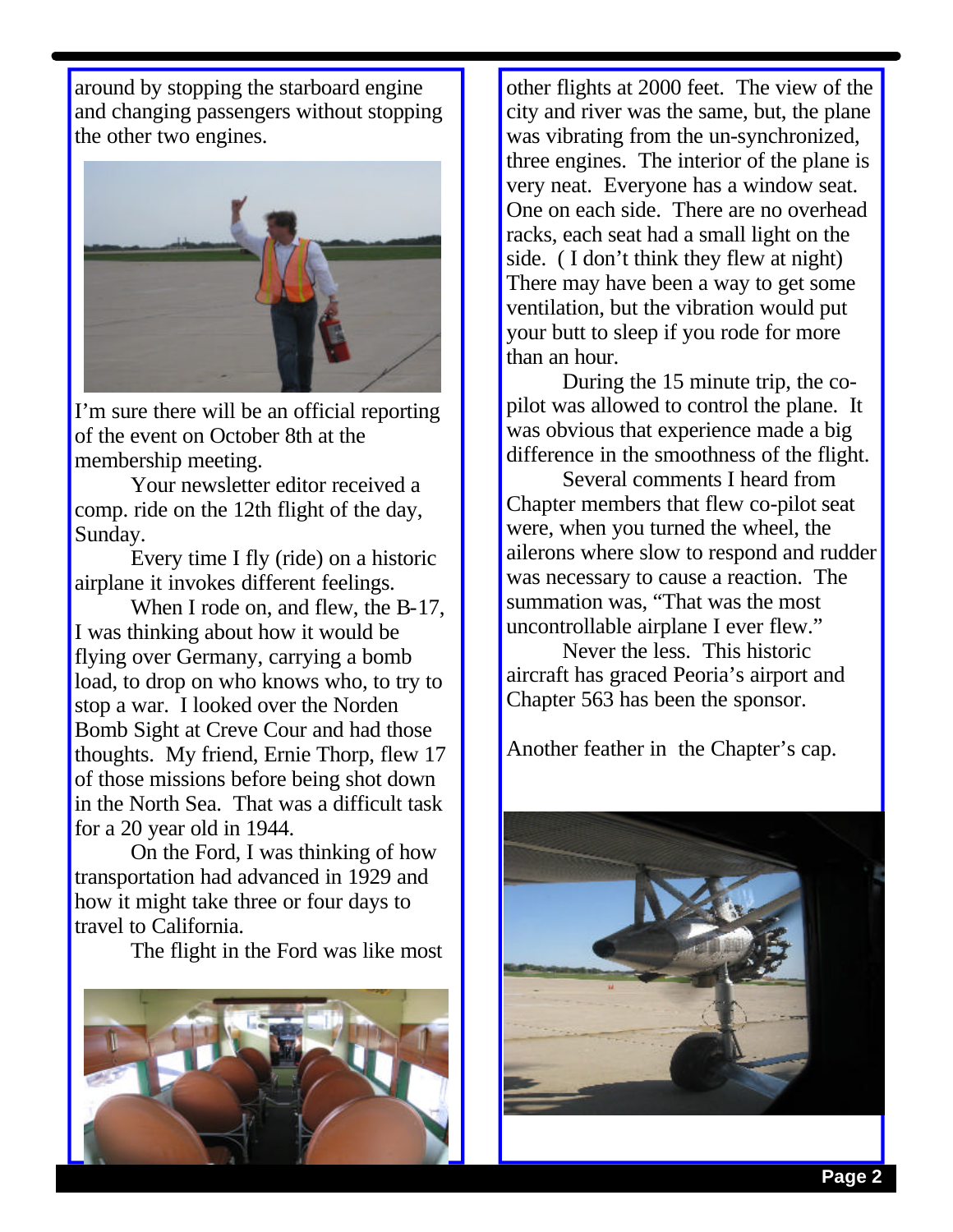### **The Nominees Are…..**

 Here are the good guys who have agreed to serve on your Board of Directors for the year 2010 - -

> President- Bob Young Vice Pres- Kent Lynch Secretary - Don Wolcott Treasurer- Jerry Pilon Directors- Chris Tate Morrie Caudill Marty Martin

These will be formally announced at the October general meeting, but nominations from the floor will also be accepted, beginning then.

Your Committee, Steve Bonfoey, Bill Engel, Jerry Peacock

## EAA CHAPTER 563 September 10, 2009 Meeting Minutes

Meeting was called to order by President Al Phipps at 7:03 pm at the chapter hanger. There was one guest attending. That was Andy Zich

#### **Secretary's Report:**

A motion was made and seconded to approve the minutes of the August meeting as published in the newsletter. The motion was passed by voice vote.

#### **Old Business:**

Marty is planning a Young Eagle event on Saturday September  $26<sup>th</sup>$  from 8:00am until 3:00pm at Peoria Airport coinciding with the Ford Tri Motor event.

The EAA's Ford Tri Motor will be here in Peoria on September  $24<sup>th</sup>$  thru  $27<sup>th</sup>$ . A sign up sheet for volunteers to help keep things organized was passed around. It was stated that anyone that is interested in helping out needs to contact Bob Young and let him know when you can provide assistance.

Jerry Pilon indicated that he was able to schedule the Christmas party on Dec  $11<sup>th</sup>$  at Bernardi's Restaurant at Lake of the Woods shopping plaza. Cocktails at 6:00 Dinner at 7:00. New Business:

Morrie Caudill indicated that the chapter will build a GeeBee pedal car to raffle off to make money for the Chapter. He asked for volunteers to help with project.

The business meeting was completed at 7:35. Chris Tate introduced, Gene Olson, our speaker for the evening. Gene is the new Airport director for the Peoria International Airport. He is a Peoria native attending Peoria High School and Graduating from Augustana College. Gene started his career as a Transportation Planner for the city of Rock Island. He felt that he really wanted to work in the aviation field so changed jobs and became an Aviation Planner for St Louis and then Indianapolis Indiana. He subsequently went to work for the Indiana Aeronautics Department. His last position before coming to Peoria was as assistant Airport Manager at the Evansville Airport.

Gene is a pilot with his first solo in a PA12. He has 50hrs of tail wheel time, a Complex and High Performance endorsements. He wanted to let us know what was planned for the Mt Hawley Airport. He indicated that there are some complex issues that need to be addressed before and extension to the runway can be made. To get FAA approval a decision must be made as to what size of plane is going to drive the need for extension. If over 12,500lbs then more things have to be done. The taxiway to runway distance will need to be changed. He would like to get the extension done as soon as possible without the need for complete changes made to the taxiways. Also environmental studies must be made. He hopes to at least have the runway extension done within the next five years. This will require several million dollars that will have to come from the FAA. There is currently approximately \$300,000 available to be spent at Mt Hawley. We should be getting a little more attention in the future now that we have a pilot as Airport Director.

Respectfully Submitted: Your Secretary Donald T. Wolcott

MINUTES OF EAA 563 BOARD **MEETING** September 17, 2009 at the Chapter Hanger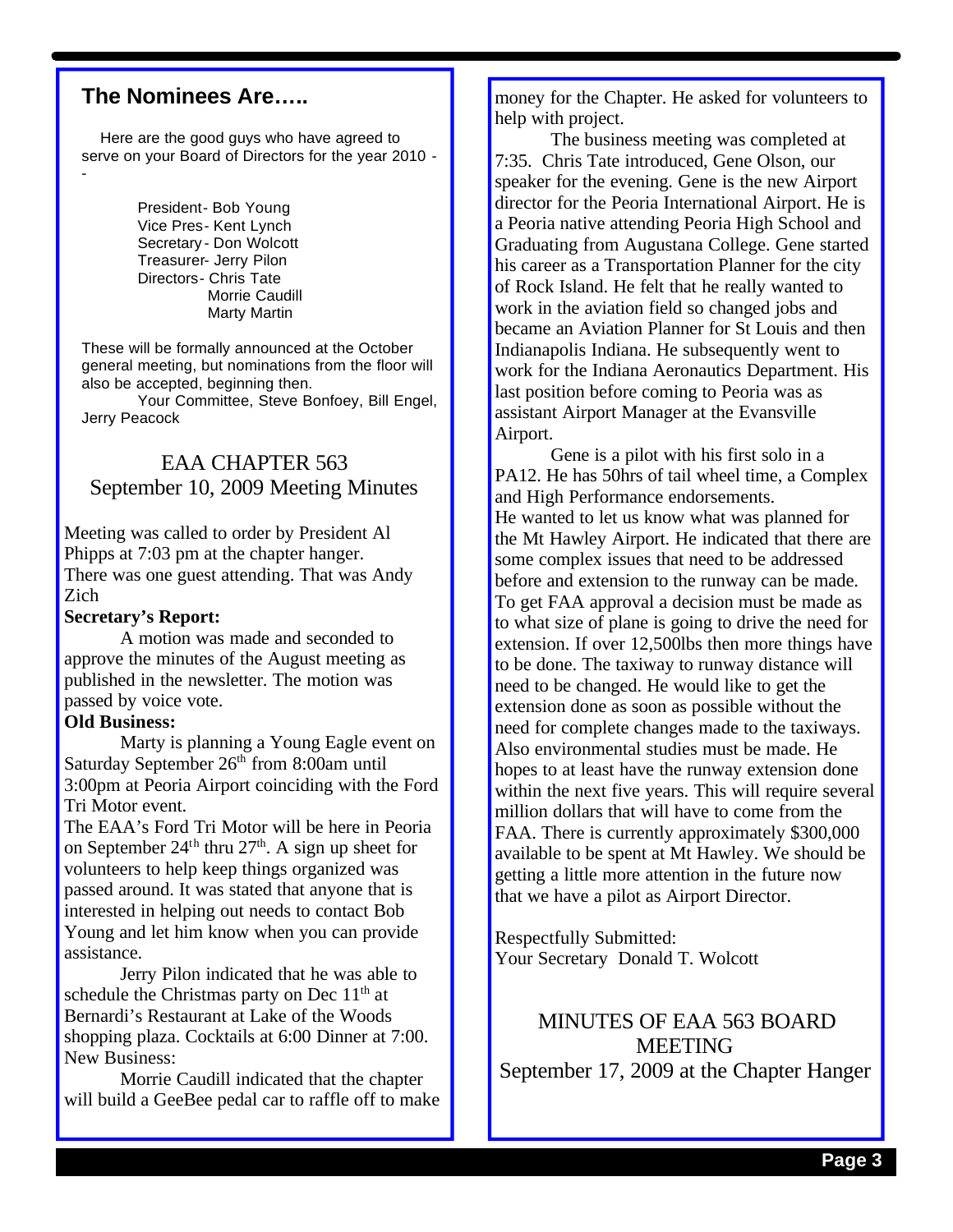Meeting called to order by President Al Phipps at 7:07

Those in attendance were Al Phipps, Jerry Pilon, Chris Tate, Bob Young, Morrie Caudill and Don Wolcott. Also in attendance was guest Bill Engle.

**Secretaries Report**: The August Board meeting minutes was read. A motion to accept as read was made by Jerry Pilon, seconded by Al Phipps and approved by voice vote.

**Treasures report**: Jerry Pilon reviewed the financial reports that he prepared for the months of August, September and year to date. A short discussion ensured for some clarification of some of the numbers presented. Year to date report show that we are holding fairly close to the projected budget. A motion to approve treasures report as presented was made, seconded and approved by voice vote.

**Old Business**: As reported in the minutes of the regular chapter meeting on September  $10<sup>th</sup>$  Jerry Pilon had tied down the location and date for the Chapter Christmas Party. It will be on Dec  $11<sup>th</sup>$  at Bernardi's Restaurant at Lake of the Woods shopping Plaza.

Bob Young indicated that a commercial about the Ford Tri Motor will be shot on Monday the 21st. Bob and Chris Tate are still in need of volunteers to help with the EAA Ford Tri Motor event. Both felt the few openings they needed to cover would be filled. Chris is in the process of scheduling the businesses that were going to donate food for the crew to get lunches out to the airport each day. Rides will be given to the public from 9am to 6pm.

Bill Engle was at the meeting to respond to a previous request by the board about the long term storage of the Bede 5 project. Bill showed some drawings of how it might hang on the side wall or overhead from the Z beams. The board received the information and will discuss the matter in the future.

Bill also brought up the fact that a nominating committee needed to be established for the purposes of nominating officers for the 2010 year. This committee will be made up of Bill Engle, Steve Bonfoey and Jerry Peacock. They

will provide nominees to present at the next Chapter meeting.

**New Business**: Al Phipps brought up a point for discussion about the 403c3 Chapter status. He felt that while Bill was at the meeting it would be a good time to ask the questions since Bill knew the rules. The question was should the Chapter get involved with some charitable event and try to raise money for it. After a lengthy discussions of the matter it was decided that if anyone has any ideas please let the board know. We all want to thank Bill and Steve Bonfoey for their tireless effort in obtaining the 403c3 status for the Chapter.

Meeting was adjourned at 8:40pm Respectively submitted: Your Secretary, Donald **Wolcott** 

# **New Arrival @ 3MY**

You may have noticed a new looking Champ taxing at Mt. Hawley airport. Adoma Allmond has acquired a nearly new 1946 Aeronca Champ. It has new skin, new paint, a newly overhauled O-200, new tires, and most important, the wing spars have been replaced with metal spars. It's beautiful and you can get your tail dragger sign off by flying it a few hours.

All you pilots that anticipate flying in the Light Sport category, this is your opportunity to be prepared for the change. Many, many, certified aircraft are classified as Light Sport and most are the tail dragger variety.

If you can afford one of the new Light Sport aircraft, manufactured in Europe, you can stay in the tricycle type aircraft. But if you can't come up with \$100,000 you will have to choose from the many 1940's versions of tail draggers.

The EAA web site lists about 150 different certified aircraft that fall under the Light Sport limitations. Most of these are tail draggers. There are also many that do not qualify because they are slightly over the gross weight. The 100 series of Cessna are not included for that reason. They quality in all other limitations, stall speed, max. speed, two passenger, and day VFR, but are over gross weight. The FAA must be embarrassed that the LSA manufacturers can build such fast, efficient models that meet their limitations.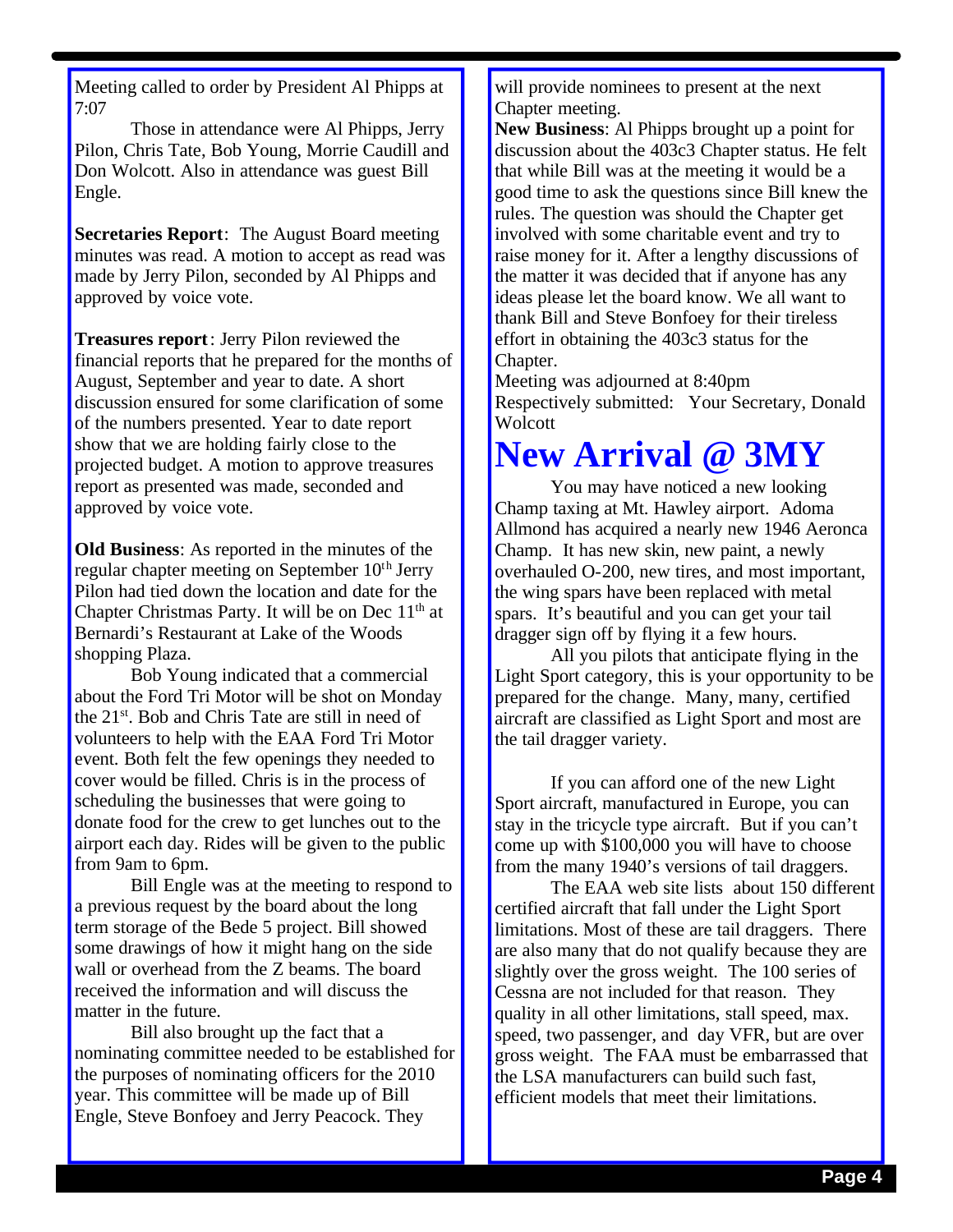# **October 2009**

| Sun | Mon | <b>Tue</b>                                                                                | Wed                                       | Thu                                                                                                                                              | Fri | Sat                 |
|-----|-----|-------------------------------------------------------------------------------------------|-------------------------------------------|--------------------------------------------------------------------------------------------------------------------------------------------------|-----|---------------------|
|     |     |                                                                                           |                                           |                                                                                                                                                  | 2   | 3<br><b>Brkfst</b>  |
| 4   | 5   | 6                                                                                         |                                           | 8<br>Reg<br><b>Mting</b>                                                                                                                         | 9   | 10                  |
| 11  | 12  | 13                                                                                        | 14                                        | 15<br><b>Exec</b><br><b>Mting</b>                                                                                                                | 16  | 17<br><b>Brkfst</b> |
| 18  | 19  | 20                                                                                        | 21                                        | 22<br>Unless otherwise notified, the Regular Chapter563 meetings will be held at the Chapter                                                     | 23  | 24                  |
|     |     |                                                                                           | on the first and third Saturday mornings. | Hangar at 7:00pm on the second Thursday of each month.<br>All Chapter 563 breakfasts will be held at the Chapter Hangar from 8:00 am to 10:00 am |     |                     |
| 25  | 26  | Unless otherwise notified, the Chapter 563 Directors meetings will be held at the Chapter |                                           |                                                                                                                                                  |     |                     |
|     |     | 27                                                                                        | 28                                        | 29                                                                                                                                               | 30  | 31                  |

### **2008 Chapter 563 Officers**

President: Al Phipps, 6305 Suffolk Dr., Peoria, IL, 61615, Ph. 693-2943 eli2arl@aol.com Vice President: Robert Young, 4569 Thornhill Dr., Peoria, IL 61615, Ph. 453-5602 rwyoung77@hotmail.com Treasurer: Jerry Pilon, 110 WindRidge Dr., Washington, IL 61571, Ph. 745-1139 plongt@hotmail.com Secretary: Don Wolcot, 7204 Dogwood Ln., Brimfield, IL. 61517, Ph. 446-9568 donwolcott@sbcglobal.net Nsletter/Web Editor: Morrie Caudill, 5320 N.Sherbrook Ln., Peoria, IL. 61614, Ph. 691-3613 flyvfr@comcast.net Technical Advisor: Al Lurie, 605 E. Armstrong Avenue, Peoria, IL. 61603, Ph. 682-1674 Technical Advisor: Sam Sisk, 7214 W. Legion Hall Rd., Dunlap, IL. 61525, Ph. 243-5729 sesisk@mtco.com Young Eagles: Marty Martin, 4509 Constantine Av, Peoria Heights, IL. 61616, Ph.453-1259 vwmartin@nelson-tel.net Flight Advisor: Jim Hannemann, 1404 Miller St., Washington, IL. 61571, Ph. 444-4062 jrhannemann@aol.comm Flight Advisor: Sam Sisk, 7214 W. Legion Hall Rd., Dunlap, IL. 61525, Ph. 243-5729 sesisk@mtco.com Flight Advisor: Ron Wright, 616 Kerfoot St., East Peoria, IL 61611, Ph. 694-1527 sonerairon1@netzero.net